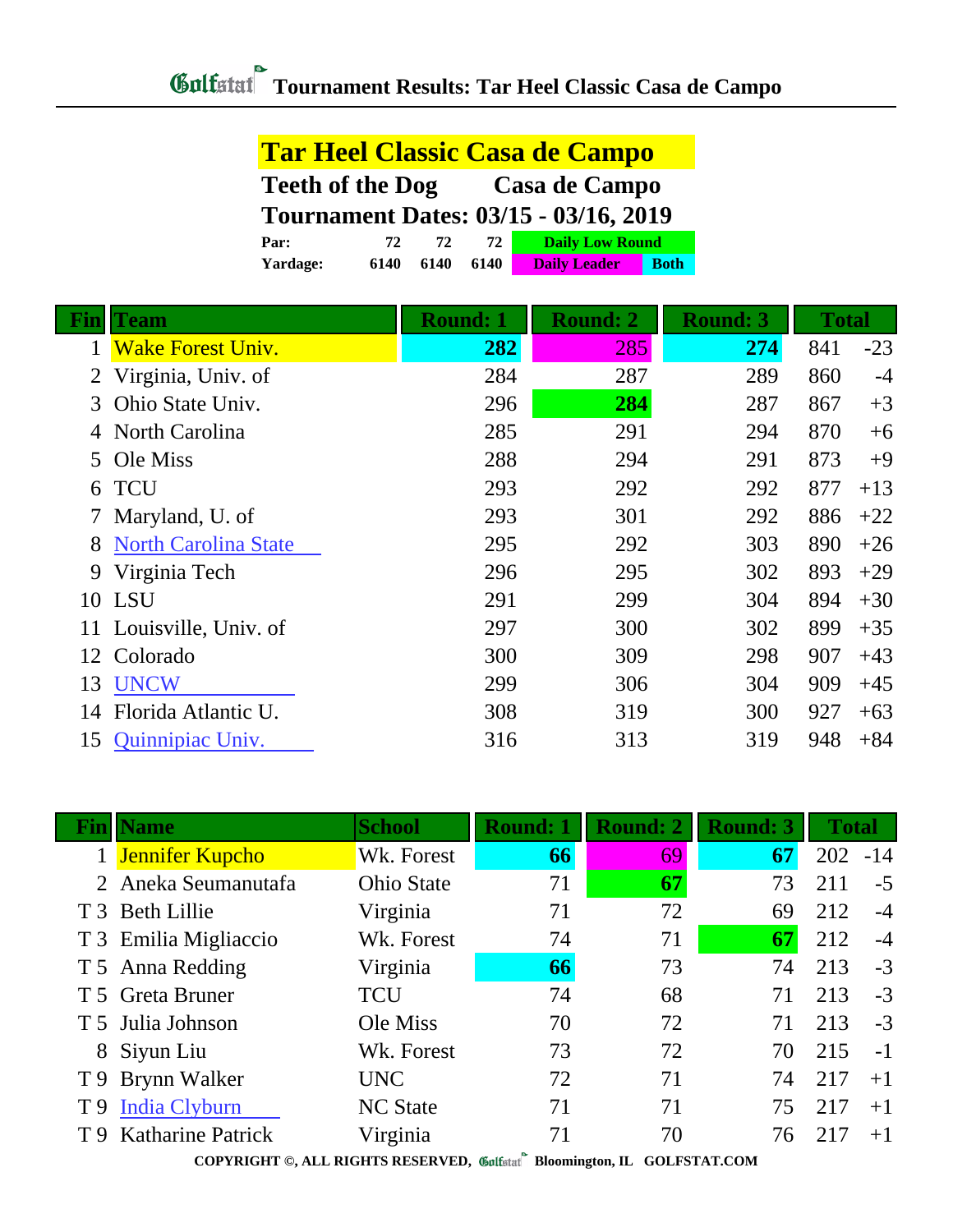| Fin  | <b>Name</b>               | <b>School</b>     | <b>Round: 1</b> | <b>Round: 2</b> | <b>Round: 3</b> | <b>Total</b> |      |
|------|---------------------------|-------------------|-----------------|-----------------|-----------------|--------------|------|
|      | T 9 Kendall Griffin       | <b>LSU</b>        | 69              | 72              | 76              | 217          | $+1$ |
|      | T 9 Lauren Peter          | <b>Ohio State</b> | 74              | 71              | 72              | 217          | $+1$ |
| 14   | Ava Bergner               | <b>UNC</b>        | 74              | 72              | 72              | 218          | $+2$ |
|      | T 15 Ellen Hutchinson-Kay | Ole Miss          | 72              | 74              | 73              | 219          | $+3$ |
|      | T 15 Letizia Bagnoli      | Wk. Forest        | 71              | 73              | 75              | 219          | $+3$ |
|      | T 15 Xiaolin Tian         | Maryland          | 73              | 72              | 74              | 219          | $+3$ |
|      | T 18 Kelly Whaley         | <b>UNC</b>        | 71              | 74              | 75              | 220          | $+4$ |
|      | T 18 Sabrina Iqbal        | <b>TCU</b>        | 76              | 73              | 71              | 220          | $+4$ |
|      | T 20 Conner Beth Ball     | Ole Miss          | 74              | 74              | 73              | 221          | $+5$ |
|      | T 20 Emily Mahar          | VA Tech           | 74              | 70              | 77              | 221          | $+5$ |
| T 20 | Jennifer Zhou             | <b>UNC</b>        | 72              | 76              | 73              | 221          | $+5$ |
|      | T 20 Lauren Hartlage      | Louisville        | 74              | 73              | 74              | 221          | $+5$ |
|      | T 20 Nikolette Schroeder  | <b>Ohio State</b> | 76              | 74              | 71              | 221          | $+5$ |
| T 20 | <b>Phu Khine</b>          | <b>UNCW</b>       | 75              | 73              | 73              | 221          | $+5$ |
|      | T 26 Amanda Hollandsworth | VA Tech           | 71              | 77              | 74              | 222          | $+6$ |
|      | T 26 Kirsty Hodgkins      | Colorado          | 71              | 74              | 77              | 222          | $+6$ |
|      | T 26 Morgan Gonzales      | Virginia          | 76              | 72              | 74              | 222          | $+6$ |
| T 29 | Annika Clark              | TCU               | 70              | 76              | 77              | 223          | $+7$ |
| T 29 | <b>Monika Hartl</b>       | <b>NC</b> State   | 73              | 71              | 79              | 223          | $+7$ |
|      | T 29 Presley Baggett      | <b>LSU</b>        | 73              | 77              | 73              | 223          | $+7$ |
| T 32 | <b>Adeena Shears</b>      | <b>Ohio State</b> | 81              | 72              | 71              | 224          | $+8$ |
|      | T 32 Laura Kowohl         | <b>NC</b> State   | 74              | 77              | 73              | 224          | $+8$ |
|      | T 32 Laura Van Respaille  | Maryland          | 75              | 73              | 76              | 224          | $+8$ |
|      | T 32 Ludovica Farina      | Maryland          | 74              | 78              | 72              | 224          | $+8$ |
|      | T 32 Ludovica Scandroglio | Maryland          | 71              | 78              | 75              | 224          | $+8$ |
|      | T 32 Nicole Lu            | <b>UNC</b>        | 70              | 74              | 80              | 224          | $+8$ |
|      | T 32 Vanessa Knecht       | Wk. Forest        | 72              | 82              | 70              | 224          | $+8$ |
|      | T 39 Kennedy Swann        | Ole Miss          | 75              | 76              | 74              | 225          | $+9$ |
|      | T 39 Macy Somoskey        | Ole Miss          | 72              | 74              | 79              | 225          | $+9$ |
|      | T 39 Mairead Martin       | Louisville        | 73              | 76              | 76              | 225          | $+9$ |
|      | T 39 Queenie Lai          | Quinnipiac        | 74              | 78              | 73              | 225          | $+9$ |
| T 39 | <b>Thao My Nguyen</b>     | <b>UNCW</b>       | 74              | 76              | 75              | 225          | $+9$ |
|      | T 44 Amanda Leslie        | <b>FAU</b>        | 77              | 77              | 72              | $226 + 10$   |      |
|      | T 44 Jessica Spicer       | VA Tech           | 75              | 72              | 79              | $226 + 10$   |      |
|      | T 44 Valeria Pacheco      | TCU               | 73              | 80              | 73              | $226 + 10$   |      |

## **Tournament Results: Tar Heel Classic Casa de Campo**

**COPYRIGHT ©, ALL RIGHTS RESERVED, Bloomington, IL GOLFSTAT.COM**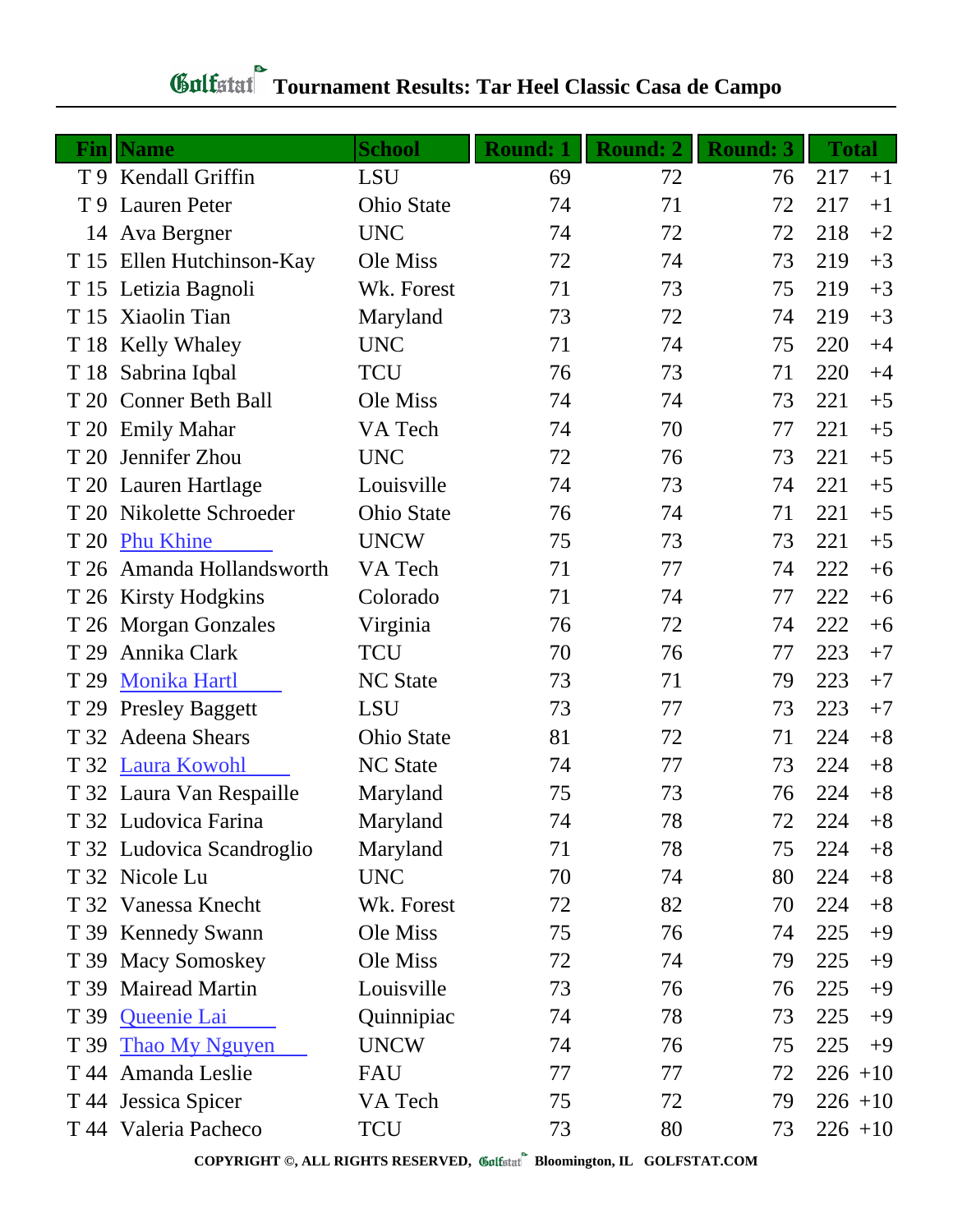| Fin             | <b>Name</b>                 | <b>School</b>     | <b>Round: 1</b> | <b>Round: 2</b> | <b>Round: 3</b> | <b>Total</b> |
|-----------------|-----------------------------|-------------------|-----------------|-----------------|-----------------|--------------|
|                 | T 44 Yukie Sasaki           | <b>Ohio State</b> | 75              | 77              | 74              | $226 + 10$   |
| T 48            | Alden Wallace               | <b>LSU</b>        | 76              | 76              | 75              | $227 + 11$   |
| T 48            | Virun Olankitkunchai        | Maryland          | 78              | 78              | 71              | $227 + 11$   |
|                 | T 50 Grace Do               | <b>TCU</b>        | 76              | 75              | 77              | $228 + 12$   |
|                 | T 50 Keera Foocharoen       | VA Tech           | 76              | 80              | 72              | $228 + 12$   |
|                 | T 50 Mim Sangkapong         | <b>NC State</b>   | 77              | 75              | 76              | $228 + 12$   |
|                 | T 50 Monica Dibildox        | <b>LSU</b>        | 73              | 74              | 81              | $228 + 12$   |
|                 | T 54 Arielle Keating        | <b>FAU</b>        | 73              | 80              | 76              | $229 + 13$   |
|                 | T 54 Haley Nist             | Colorado          | 78              | 78              | 73              | $229 + 13$   |
|                 | T 54 Linda Trockel          | Louisville        | 76              | 74              | 79              | $229 + 13$   |
|                 | T 57 Elle Otten             | Colorado          | 73              | 79              | 78              | $230 + 14$   |
| T 57            | Julia Ford                  | Virginia          | 77              | 81              | 72              | $230 + 14$   |
|                 | T 57 Lauren Thibodeau       | Louisville        | 79              | 78              | 73              | $230 + 14$   |
| T 57            | Malak Bouraeda              | Colorado          | 79              | 81              | 70              | $230 + 14$   |
| 61              | Olivia Cason                | Louisville        | 74              | 77              | 80              | $231 + 15$   |
| 62              | <b>Rachael Mast</b>         | <b>UNCW</b>       | 78              | 79              | 75              | $232 + 16$   |
| 63              | Luciana Tobia               | Quinnipiac        | 78              | 75              | 80              | $233 + 17$   |
| 64              | <b>Elizabeth Bose</b>       | VA Tech           | 78              | 76              | 80              | $234 + 18$   |
| T 65            | <b>Ellinoora Moisio</b>     | <b>UNCW</b>       | 76              | 78              | 81              | $235 + 19$   |
| T 65            | <b>Taylor Morgan</b>        | <b>FAU</b>        | 80              | 78              | 77              | $235 + 19$   |
| T 67            | Gillian Vance               | Colorado          | 78              | 78              | 80              | $236 + 20$   |
|                 | T 67 Kathleen Gallagher     | <b>LSU</b>        | 78              | 78              | 80              | $236 + 20$   |
|                 | T 69 Lea Klimentova         | <b>NC State</b>   | 85              | 75              | 79              | $239 + 23$   |
| T <sub>69</sub> | Tai Barber                  | FAU               | 80              | 84              | 75              | $239 + 23$   |
| 71              | Elena Ybarra                | Quinnipiac        | 80              | 81              | 80              | $241 + 25$   |
|                 | 72 Rosa Barnak              | <b>FAU</b>        | 78              | 89              | 80              | $247 + 31$   |
| 73              | <b>Elena Lopez</b>          | Quinnipiac        | 84              | 79              | 86              | $249 + 33$   |
| 74              | <b>Amanda Tully</b>         | Quinnipiac        | 90              | 99              | 90              | $279 + 63$   |
|                 | <b>DNF</b> Madison Isaacson | <b>UNCW</b>       | 74              | 79              |                 |              |

## **Tournament Results: Tar Heel Classic Casa de Campo**

|                         | Round: 1 Round: 2 Round: 3 Total |                             |                   |  |
|-------------------------|----------------------------------|-----------------------------|-------------------|--|
| <b>TEAM STATISTICS:</b> |                                  |                             |                   |  |
| Average Score:          |                                  | 294.87 297.80 296.73 296.47 |                   |  |
| Rounds Below Par:       | $\mathcal{R}$                    |                             | $\sim$ 3 $\sim$ 2 |  |

**COPYRIGHT ©, ALL RIGHTS RESERVED, Bloomington, IL GOLFSTAT.COM**